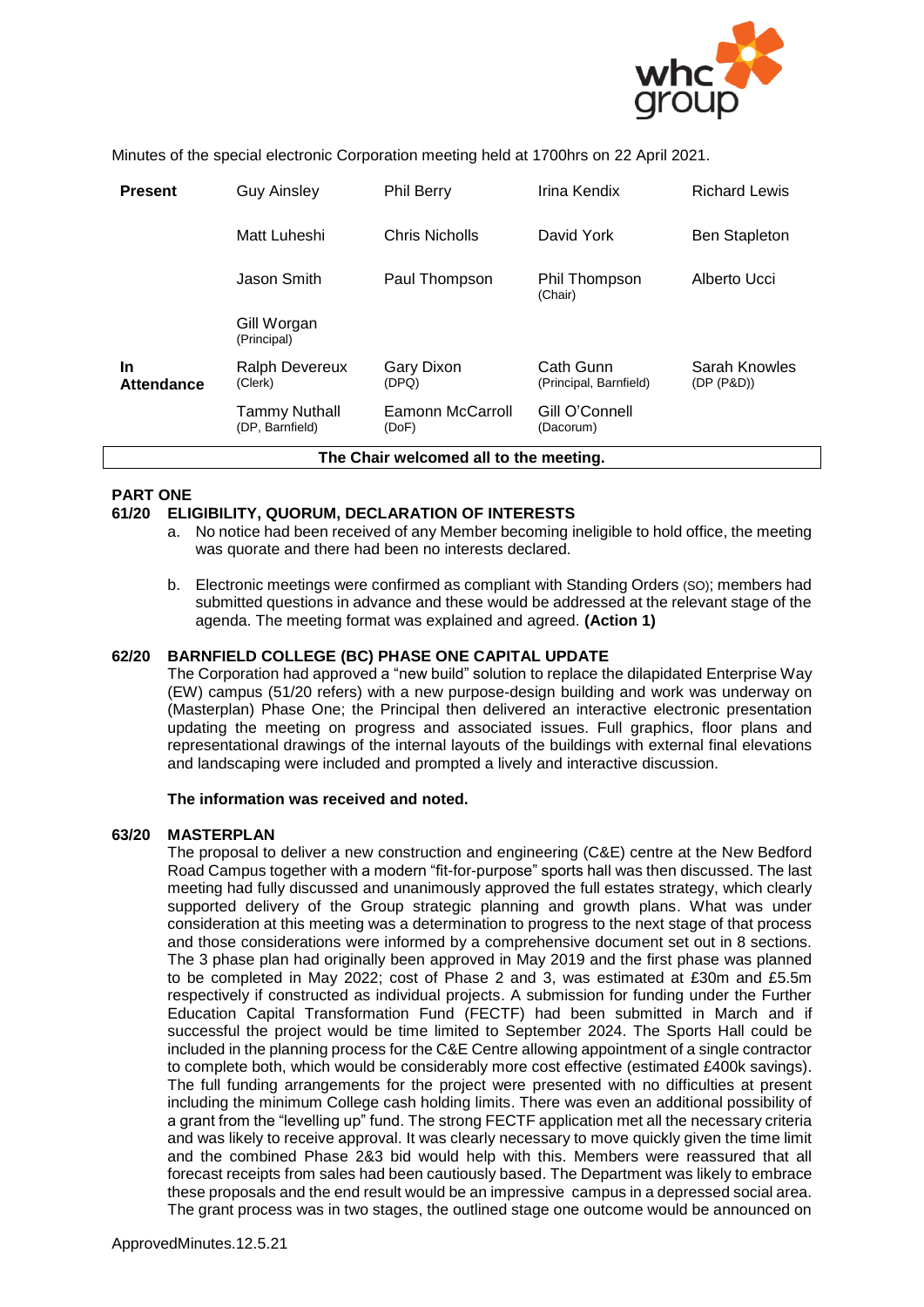21 May 2021, the detailed stage 2 submission was required in July for final announcement by the end of September.

#### It was **agreed and approved** to:

- a. progress the delivery of a new purpose-design construction and engineering campus (Approved Masterplan Phase 2) to detailed planning/end of design stage 3 and agree a budget of £812k for the work; **(Action 2)**
- b. approve the application to the Further Education Capital Transformation Fund (FECTF), (which had been submitted in March); **(Action 3)**
- c. progress delivery of a replacement sports hall (Approved Masterplan Phase 3) to detailed planning/end of design stage 3 and agree a budget of £155k for the work; **(Action 4)**
- d. progress the sale of the EW campus with outline planning for a residential development, with the cost of the sale being met from the sales receipt; and **(Action 5)**
- e. approve the application to the "TLevel" Capital Fund, (which had been submitted in March). **(Action 6)**

#### **The information was received and noted***.* **Actions had been identified. (Register 66/20 below)**

#### **64/20 URGENT BUSINESS**

There had been no urgent business requested.

#### **65/20 DATE OF NEXT MEETING**

The next meeting would be at 1700 on 12 May 2021.

# **66/20 ACTION REGISTER**

| See referenced minute for full detail. |                                                            | Resp  | Date |
|----------------------------------------|------------------------------------------------------------|-------|------|
| <b>Action 1</b>                        | 61/20a. Meeting format agreed.                             |       |      |
| <b>Action 2</b>                        | 63/20a. Progress C&E Campus to design stage 3 at a         |       |      |
|                                        | budget of £812k,                                           |       |      |
| <b>Action 3</b>                        | 63/20b. Application to FECTF approved.                     | Chair | wie  |
| <b>Action 4</b>                        | 63/20c. Progress sports hall to design stage 3 at a budget |       |      |
|                                        | of £155k.                                                  |       |      |
| <b>Action 5</b>                        | 63/20d. Progress sale of EW campus.                        |       |      |
| <b>Action 6</b>                        | 63/20e. Application to TLevel Capital Fund approved.       |       |      |

Ralph Devereux (Clerk) for Phil Thompson (Chair) (May 17, 2021 08:03 GMT+1) [Ralph Devereux \(Clerk\) for Phil Thompson \(Chair\)](https://eu1.documents.adobe.com/verifier?tx=CBJCHBCAABAAFy5MLf1DLCr9WxNNUBp-IIOgtjlbnKg5)